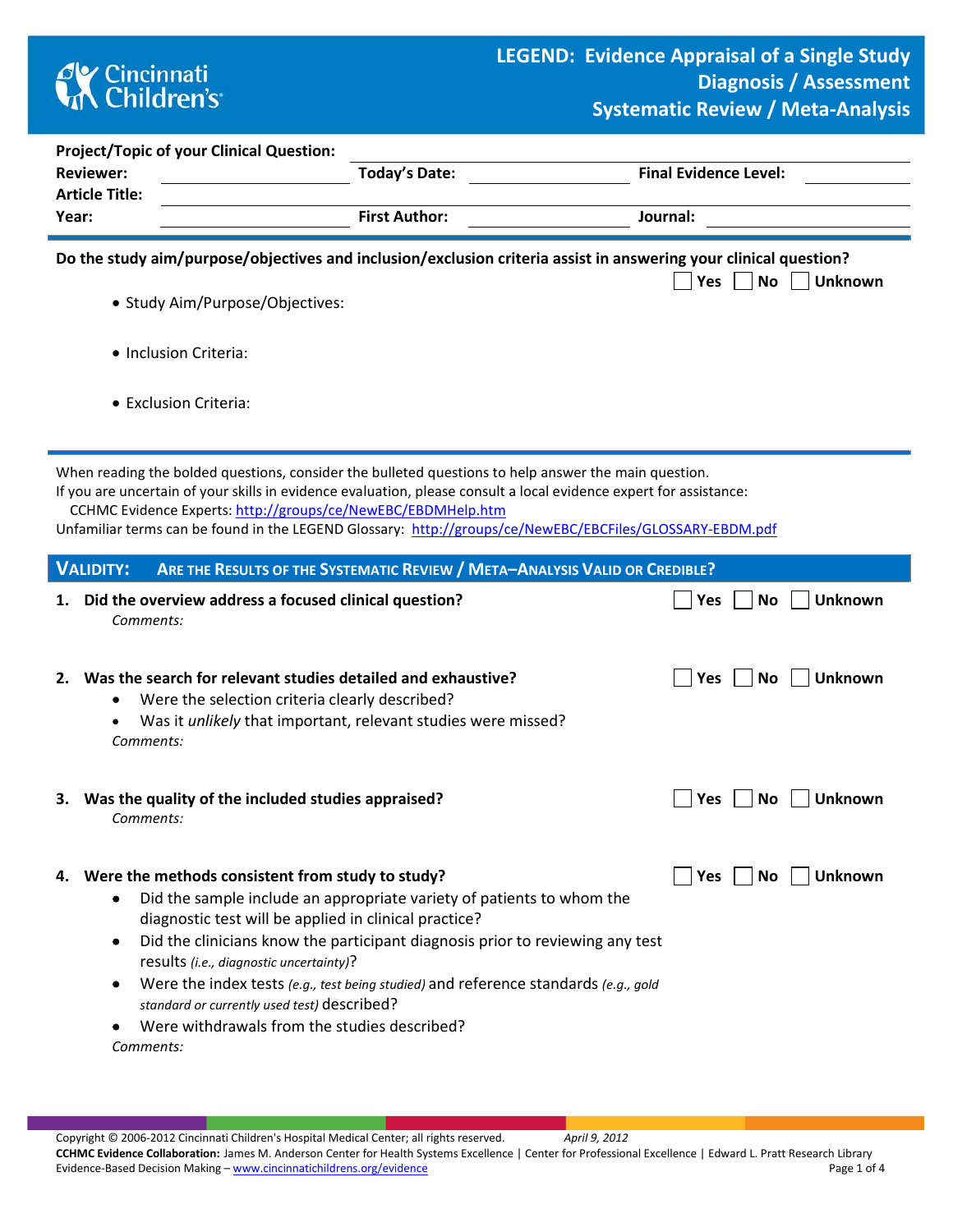| Cincinnati<br>K Children's                                                                                                                                                                                                                                                                                                     | <b>LEGEND: Evidence Appraisal of a Single Study</b> |            |           | <b>Diagnosis / Assessment</b><br><b>Systematic Review / Meta-Analysis</b> |
|--------------------------------------------------------------------------------------------------------------------------------------------------------------------------------------------------------------------------------------------------------------------------------------------------------------------------------|-----------------------------------------------------|------------|-----------|---------------------------------------------------------------------------|
| 5. Did studies use independent, blind comparisons with reference standard tests<br>(without knowledge of the results of the other test)?<br>Were the reference standards likely to correctly classify the target condition?<br>٠<br>Did all studies include verification of diagnosis using a reference standard?<br>Comments: |                                                     | <b>Yes</b> | <b>No</b> | <b>Unknown</b>                                                            |
| 6. Was there freedom from conflict of interest?<br>Sponsor/Funding Agency or Investigators<br>Comments:                                                                                                                                                                                                                        |                                                     | <b>Yes</b> | <b>No</b> | Unknown                                                                   |
| <b>ARE THESE VALID STUDY RESULTS IMPORTANT?</b><br><b>RELIABILITY:</b>                                                                                                                                                                                                                                                         |                                                     |            |           |                                                                           |
| 7. Were the same clinical data available when test results were interpreted as<br>would be available when the test is used in practice?<br>Comments:                                                                                                                                                                           |                                                     | Yes        | <b>No</b> | <b>Unknown</b>                                                            |
| 8. Were all test results reported, including uninterpretable or intermediate test<br>results?<br>Comments:                                                                                                                                                                                                                     |                                                     | Yes        | No.       | Unknown                                                                   |
| 9. What are the main results of the study? (e.g., Helpful data: Page #, Table #, Figures, Graphs)                                                                                                                                                                                                                              |                                                     |            |           |                                                                           |
| • What was the effect size?<br>(e.g., Diagnostic Accuracy - Sensitivity/Specificity, Likelihood Ratios, Limits of Agreement, Patient data to calculate these)                                                                                                                                                                  |                                                     |            |           |                                                                           |
| • What were the measures of statistical uncertainty (e.g., precision)?<br>(Were the results presented with Confidence Intervals or Standard Deviations?)                                                                                                                                                                       |                                                     |            |           |                                                                           |
| 10. Were the results statistically significant?<br>Comments:                                                                                                                                                                                                                                                                   |                                                     | Yes $ $    | No        | <b>Unknown</b>                                                            |
| 11. Were the results clinically significant?<br>• If potential confounders were identified, were they discussed in relationship<br>to the results?<br>Comments:                                                                                                                                                                |                                                     | Yes        | No.       | <b>Unknown</b>                                                            |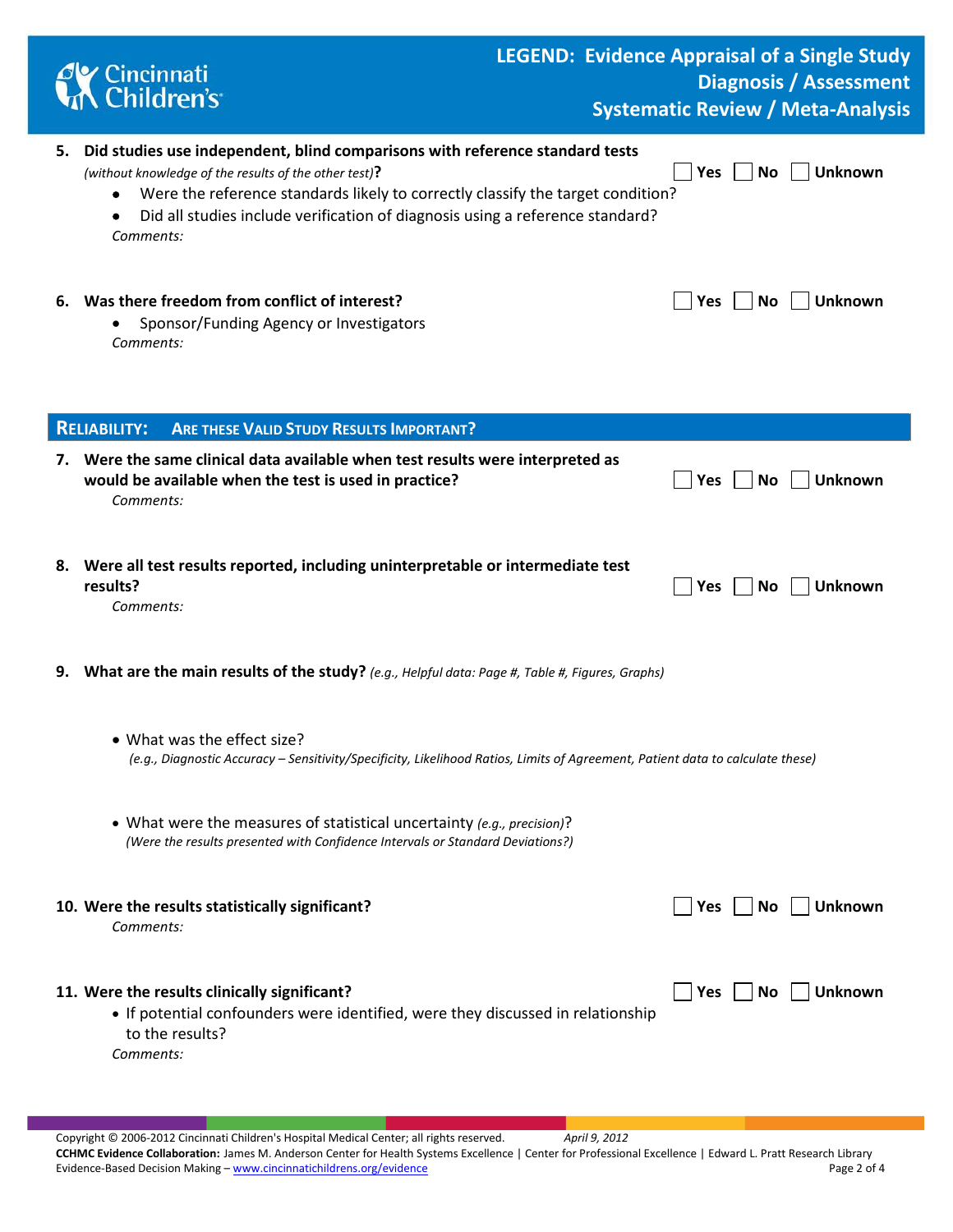

| <b>APPLICABILITY:</b>                                                                                                                                                                                                                                                                                                | <b>CAN I APPLY THESE VALID, IMPORTANT STUDY RESULTS TO TREATING MY PATIENTS?</b>     |     |      |                |  |  |  |  |  |
|----------------------------------------------------------------------------------------------------------------------------------------------------------------------------------------------------------------------------------------------------------------------------------------------------------------------|--------------------------------------------------------------------------------------|-----|------|----------------|--|--|--|--|--|
| 12. Can the results be applied to my population of interest?<br><b>Unknown</b><br><b>Yes</b><br>No.<br>Is the diagnostic test feasible in my care setting?<br>Are the likely benefits worth the potential harm and costs?<br>Were the patients in this study similar to my population of interest?<br>٠<br>Comments: |                                                                                      |     |      |                |  |  |  |  |  |
| diagnostic test?<br>Comments:                                                                                                                                                                                                                                                                                        | 13. Are my patient's and family's values and preferences satisfied by the use of the | Yes | No.  | <b>Unknown</b> |  |  |  |  |  |
| Comments:                                                                                                                                                                                                                                                                                                            | 14. Would you include this study/article in development of a care recommendation?    | Yes | No l | <b>Unknown</b> |  |  |  |  |  |

**ADDITIONAL COMMENTS OR CONCLUSIONS ("TAKE-HOME POINTS"):**